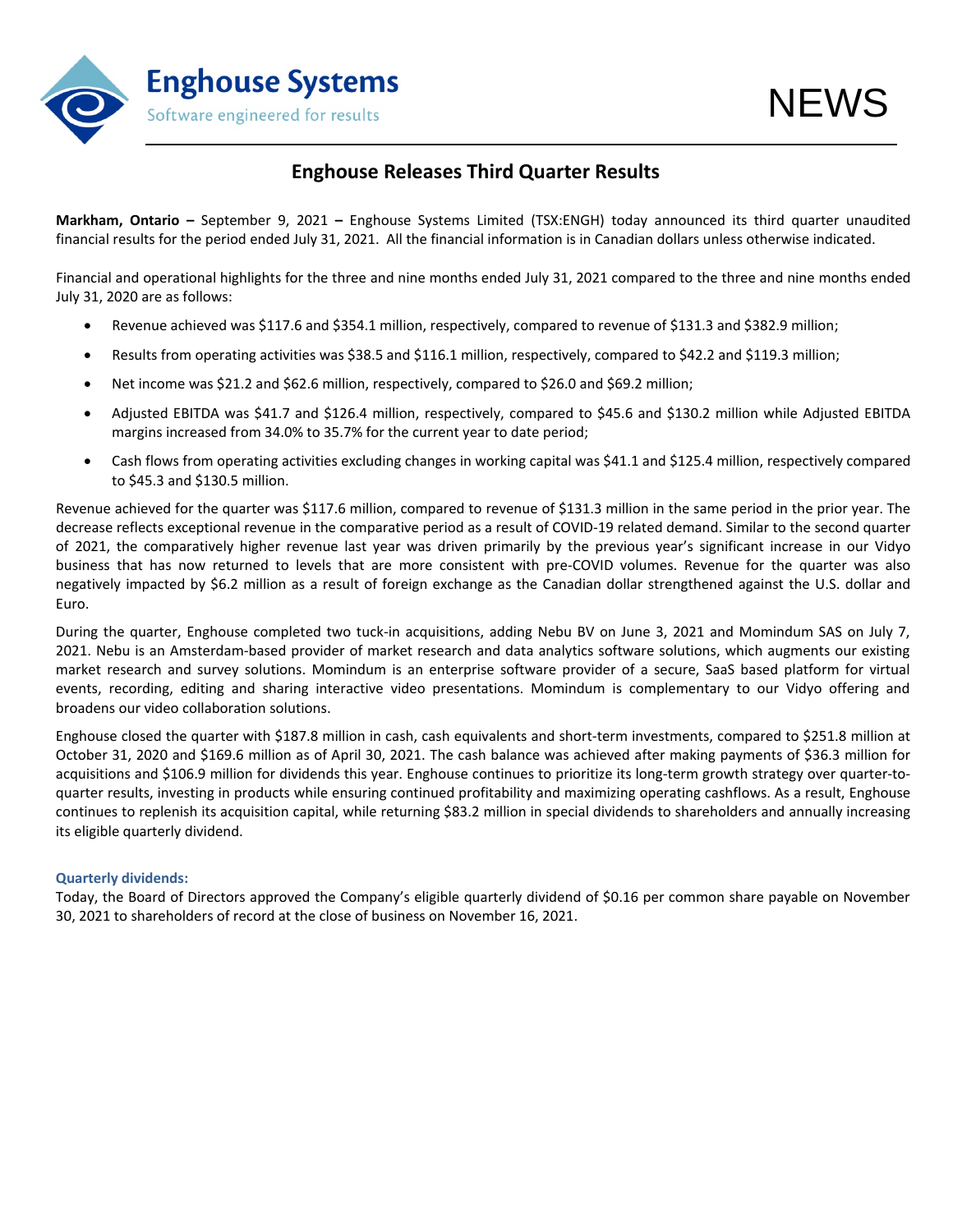## **Enghouse Systems Limited Financial Highlights**

*(unaudited, in thousands of Canadian dollars)*

|                                           | <b>Three months</b> |               |    |              | <b>Nine months</b> |                 |    |                |    |                  |                   |                 |
|-------------------------------------------|---------------------|---------------|----|--------------|--------------------|-----------------|----|----------------|----|------------------|-------------------|-----------------|
| For the period ended July 31              |                     | 2021          |    | 2020         | Var (\$)           | Var (%)         |    | 2021           |    | 2020             | Var (\$)          | Var (%)         |
| <b>Revenue</b>                            | \$                  | 117,644       | \$ | 131,324      | (13,680)           | (10.4)          | \$ | 354,078        | Ś. | 382.880          | (28, 802)         | (7.5)           |
|                                           |                     |               |    |              |                    |                 |    |                |    |                  |                   |                 |
|                                           |                     |               |    |              |                    |                 |    |                |    |                  |                   |                 |
| Direct costs                              |                     | 33,437        |    | 39,740       | (6, 303)           | (15.9)          |    | 98,478         |    | 111,916          | (13, 438)         | (12.0)          |
| <b>Revenue, net of direct costs</b>       | \$                  | 84,207        | \$ | 91,584       | (7, 377)           | (8.1)           | \$ | 255,600        | \$ | 270,964          | (15, 364)         | (5.7)           |
| As a % of revenue                         |                     | 71.6%         |    | 69.7%        |                    |                 |    | 72.2%          |    | 70.8%            |                   |                 |
|                                           |                     |               |    |              |                    |                 |    |                |    |                  |                   |                 |
|                                           |                     |               |    |              |                    |                 |    |                |    |                  |                   |                 |
| Operating expenses<br>Special charges     |                     | 45,267<br>433 |    | 49,351<br>35 | (4,084)<br>398     | (8.3)<br>1137.1 |    | 138,629<br>873 |    | 150,157<br>1,490 | (11,528)<br>(617) | (7.7)<br>(41.4) |
| <b>Results from operating activities</b>  | \$                  | 38,507        | \$ | 42,198       | (3,691)            | (8.7)           | \$ | 116,098        | \$ | 119,317          | (3, 219)          | (2.7)           |
| As a % of revenue                         |                     | 32.7%         |    | 32.1%        |                    |                 |    | 32.8%          |    | 31.2%            |                   |                 |
|                                           |                     |               |    |              |                    |                 |    |                |    |                  |                   |                 |
|                                           |                     |               |    |              |                    |                 |    |                |    |                  |                   |                 |
| Amortization of acquired software and     |                     |               |    |              |                    |                 |    |                |    |                  |                   |                 |
| customer relationships                    |                     | (10, 355)     |    | (11,502)     | 1,147              | 10.0            |    | (31, 983)      |    | (33, 182)        | 1,199             | 3.6             |
| Foreign exchange losses                   |                     | (453)         |    | (1, 102)     | 649                | 58.9            |    | (1,976)        |    | (1, 148)         | (828)             | (72.1)          |
| Interest expense - lease obligations      |                     | (212)         |    | (302)        | 90                 | 29.8            |    | (818)          |    | (864)            | 46                | 5.3             |
| Finance income                            |                     | 46            |    | 209          | (163)              | (78.0)          |    | 162            |    | 691              | (529)             | (76.6)          |
| Finance expenses                          |                     | (12)          |    | (5)          | (7)                | (140.0)         |    | (76)           |    | (39)             | (37)              | (94.9)          |
| Other (expenses) income                   |                     | (516)         |    | 3,827        | (4, 343)           | (113.5)         |    | (1, 962)       |    | 4,224            | (6, 186)          | (146.4)         |
| Income before income taxes                | \$                  | 27,005        | \$ | 33,323       | (6, 318)           | (19.0)          | \$ | 79,445         | \$ | 88,999           | (9, 554)          | (10.7)          |
| Provision for income taxes                |                     | 5,778         |    | 7,330        | (1, 552)           | (21.2)          |    | 16,837         |    | 19,781           | (2,944)           | (14.9)          |
| Net Income for the period                 | \$                  | 21,227        | \$ | 25,993       | (4, 766)           | (18.3)          | \$ | 62,608         | \$ | 69,218           | (6, 610)          | (9.5)           |
|                                           |                     |               |    |              |                    |                 |    |                |    |                  |                   |                 |
| Basic earnings per share                  |                     | 0.38          |    | 0.47         | (0.09)             | (19.1)          |    | 1.13           |    | 1.26             | (0.13)            | (10.3)          |
| Diluted earnings per share                |                     | 0.38          |    | 0.46         | (0.08)             | (17.4)          |    | 1.12           |    | 1.25             | (0.13)            | (10.4)          |
|                                           |                     |               |    |              |                    |                 |    |                |    |                  |                   |                 |
|                                           |                     |               |    |              |                    |                 |    |                |    |                  |                   |                 |
| Operating cash flows                      |                     | 33,552        |    | 55,690       | (22, 138)          | (39.8)          |    | 93,254         |    | 133,156          | (39,902)          | (30.0)          |
| Operating cash flows excluding changes in |                     |               |    |              |                    |                 |    |                |    |                  |                   |                 |
| working capital                           |                     | 41,105        |    | 45,294       | (4, 189)           | (9.2)           |    | 125,422        |    | 130,510          | (5,088)           | (3.9)           |
|                                           |                     |               |    |              |                    |                 |    |                |    |                  |                   |                 |
| <b>Adjusted EBITDA</b>                    |                     |               |    |              |                    |                 |    |                |    |                  |                   |                 |
| Results from operating activities         |                     | 38,507        |    | 42,198       |                    |                 |    | 116,098        |    | 119,317          |                   |                 |
|                                           |                     |               |    |              |                    |                 |    |                |    |                  |                   |                 |
| Depreciation                              |                     | 719           |    | 801          |                    |                 |    | 2,212          |    | 2,446            |                   |                 |
| Depreciation of right-of-use assets       |                     | 2,006         |    | 2,534        |                    |                 |    | 7,201          |    | 6,925            |                   |                 |
| Special charges                           |                     | 433           |    | 35           |                    |                 |    | 873            |    | 1,490            |                   |                 |
| <b>Adjusted EBITDA</b>                    | \$                  | 41,665        | \$ | 45,568       | (3,903)            | (8.6)           | \$ | 126,384        | \$ | 130,178          | (3,794)           | (2.9)           |
| Adjusted EBITDA margin                    |                     | 35.4%         |    | 34.7%        |                    |                 |    | 35.7%          |    | 34.0%            |                   |                 |
|                                           |                     |               |    |              |                    |                 |    |                |    |                  |                   |                 |
| <b>Adjusted EBITDA per diluted share</b>  | \$                  | 0.75          | \$ | 0.81         | (0.06)             | (7.4)           | \$ | 2.26           | \$ | 2.35             | (0.09)            | (3.8)           |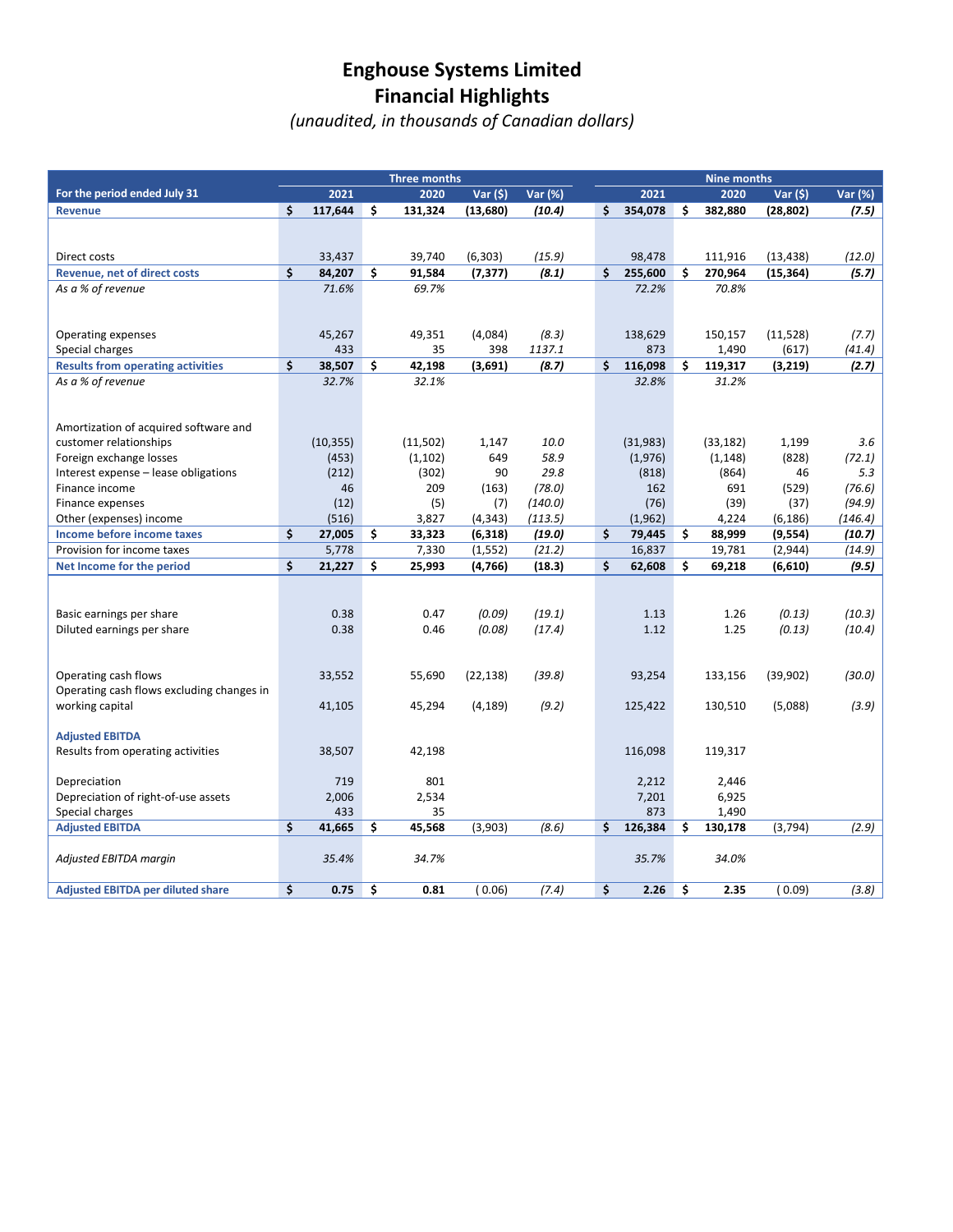| <b>Condensed Consolidated Interim Statements of Financial Position</b> |                     |                        |         |  |  |  |
|------------------------------------------------------------------------|---------------------|------------------------|---------|--|--|--|
| (in thousands of Canadian dollars)                                     | As at July 31, 2021 | As at October 31, 2020 |         |  |  |  |
| (unaudited)                                                            |                     |                        |         |  |  |  |
| <b>ASSETS</b>                                                          |                     |                        |         |  |  |  |
| <b>Current assets:</b>                                                 |                     |                        |         |  |  |  |
| Cash and cash equivalents                                              | \$<br>184,429       | \$                     | 244,792 |  |  |  |
| Short-term investments                                                 | 3,368               |                        | 6,999   |  |  |  |
| Accounts receivable                                                    | 94,266              |                        | 90,789  |  |  |  |
| Prepaid expenses and other assets                                      | 12,645              |                        | 14,772  |  |  |  |
|                                                                        | 294,708             |                        | 357,352 |  |  |  |
| <b>Non-current assets:</b>                                             |                     |                        |         |  |  |  |
| Property and equipment                                                 | 5,931               |                        | 6,301   |  |  |  |
| Right-of-use assets                                                    | 29,957              |                        | 42,832  |  |  |  |
| Intangible assets                                                      | 113,447             |                        | 123,616 |  |  |  |
| Goodwill                                                               | 226,852             |                        | 217,426 |  |  |  |
| Deferred income tax assets                                             | 16,169              |                        | 16,119  |  |  |  |
|                                                                        | 392,356             |                        | 406,294 |  |  |  |
|                                                                        | \$<br>687,064       | \$                     | 763,646 |  |  |  |
|                                                                        |                     |                        |         |  |  |  |
| <b>LIABILITIES AND SHAREHOLDERS' EQUITY</b>                            |                     |                        |         |  |  |  |
| <b>Current liabilities:</b>                                            |                     |                        |         |  |  |  |
| Accounts payable and accrued liabilities                               | \$<br>71,138        | \$                     | 80,339  |  |  |  |
| Income taxes payable                                                   | 5,089               |                        | 13,245  |  |  |  |
| Dividends payable                                                      | 8,883               |                        | 7,472   |  |  |  |
| Provisions                                                             | 6,657               |                        | 5,697   |  |  |  |
| Deferred revenue                                                       | 92,197              |                        | 89,927  |  |  |  |
| Lease obligations                                                      | 8,387               |                        | 9,914   |  |  |  |
|                                                                        | 192,351             |                        | 206,594 |  |  |  |
| <b>Non-current liabilities:</b>                                        |                     |                        |         |  |  |  |
| Income taxes payable                                                   | 2,967               |                        | 3,829   |  |  |  |
| Deferred income tax liabilities                                        | 19,256              |                        | 14,782  |  |  |  |
| Deferred revenue                                                       | 10,631              |                        | 7,021   |  |  |  |
| Net employee defined benefit obligation                                | 2,739               |                        | 2,855   |  |  |  |
| Lease obligations                                                      | 21,071              |                        | 32,242  |  |  |  |
|                                                                        | 56,664              |                        | 60,729  |  |  |  |
|                                                                        | 249,015             |                        | 267,323 |  |  |  |
|                                                                        |                     |                        |         |  |  |  |
| <b>Shareholders' equity</b>                                            |                     |                        |         |  |  |  |
| Share capital                                                          | 105,276             |                        | 99,405  |  |  |  |
| Contributed surplus                                                    | 7,283               |                        | 6,583   |  |  |  |
| Retained earnings                                                      | 333,722             |                        | 379,378 |  |  |  |
| Accumulated other comprehensive (loss) income                          | (8, 232)            |                        | 10,957  |  |  |  |
|                                                                        | 438,049             |                        | 496,323 |  |  |  |
|                                                                        | \$<br>687,064       | \$                     | 763,646 |  |  |  |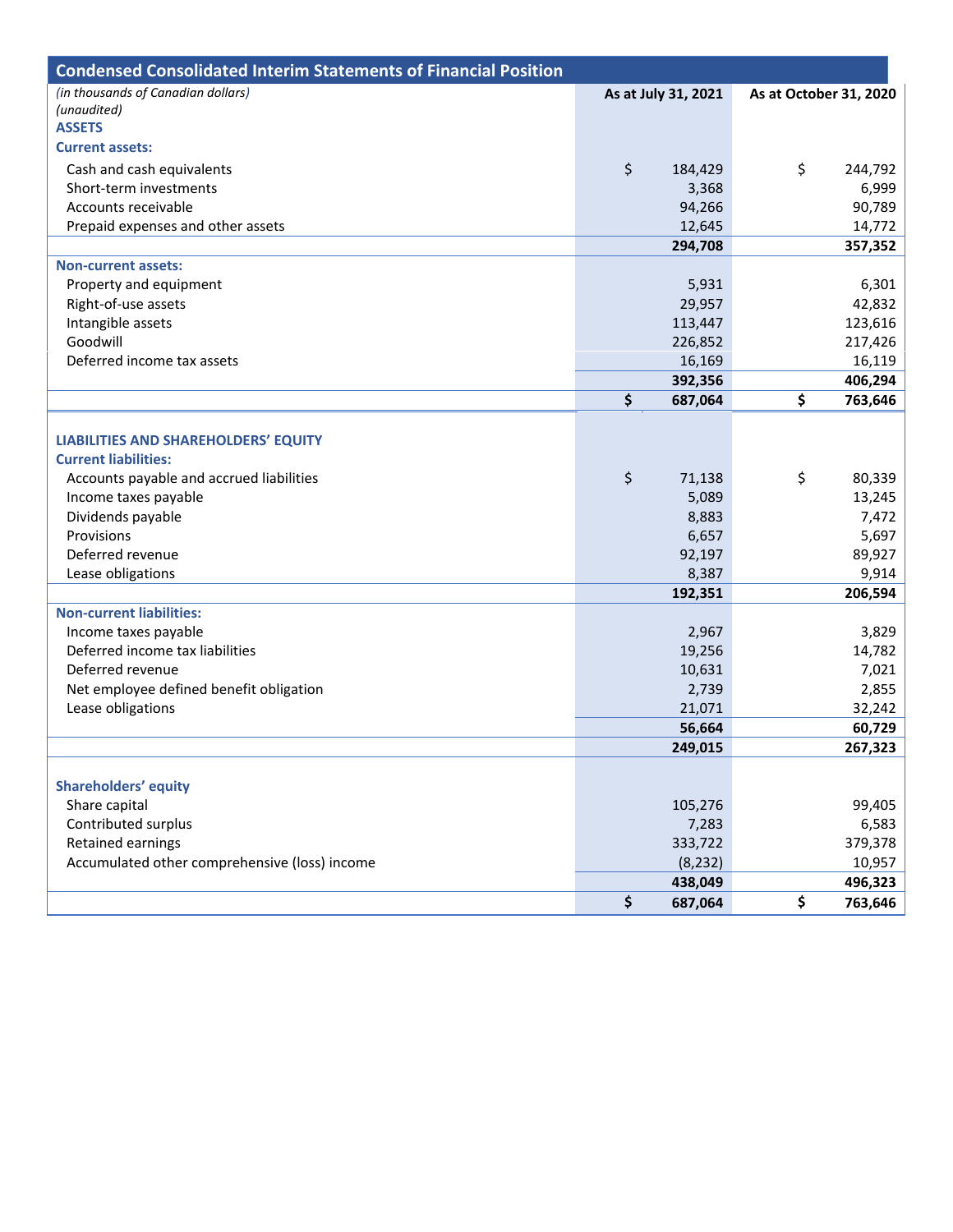| <b>Condensed Consolidated Interim Statements of Operations and Comprehensive Income</b> |              |              |              |             |
|-----------------------------------------------------------------------------------------|--------------|--------------|--------------|-------------|
| (in thousands of Canadian dollars, except per share amounts)                            |              |              |              |             |
| (unaudited)                                                                             |              | Three months |              | Nine months |
| <b>Periods ended July 31</b>                                                            | 2021         | 2020         | 2021         | 2020        |
|                                                                                         |              |              |              |             |
| <b>Revenue</b>                                                                          |              |              |              |             |
| Software licenses                                                                       | \$26,807     | \$29,438     | \$80,274     | \$106,629   |
| Hosted and maintenance services                                                         | 68,419       | 77,356       | 211,064      | 213,733     |
| <b>Professional services</b>                                                            | 18,779       | 16,059       | 53,076       | 47,329      |
| Hardware                                                                                | 3,639        | 8,471        | 9,664        | 15,189      |
|                                                                                         | 117,644      | 131,324      | 354,078      | 382,880     |
| <b>Direct costs</b>                                                                     |              |              |              |             |
| Software licenses                                                                       | 1,334        | 2,058        | 4,020        | 8,445       |
| Services                                                                                | 29,633       | 30,417       | 88,248       | 91,843      |
| Hardware                                                                                | 2,470        | 7,265        | 6,210        | 11,628      |
|                                                                                         | 33,437       | 39,740       | 98,478       | 111,916     |
| <b>Revenue, net of direct costs</b>                                                     | 84,207       | 91,584       | 255,600      | 270,964     |
|                                                                                         |              |              |              |             |
| <b>Operating expenses</b>                                                               |              |              |              |             |
| Selling, general and administrative                                                     | 23,726       | 25,812       | 68,885       | 80,106      |
| Research and development                                                                | 18,816       | 20,204       | 60,331       | 60,680      |
| Depreciation                                                                            | 719          | 801          | 2,212        | 2,446       |
| Depreciation of right-of-use assets                                                     | 2,006        | 2,534        | 7,201        | 6,925       |
| Special charges                                                                         | 433          | 35           | 873          | 1,490       |
|                                                                                         | 45,700       | 49,386       | 139,502      | 151,647     |
|                                                                                         |              |              |              |             |
| <b>Results from operating activities</b>                                                | 38,507       | 42,198       | 116,098      | 119,317     |
|                                                                                         |              |              |              |             |
| Amortization of acquired software and customer relationships                            | (10, 355)    | (11,502)     | (31,983)     | (33, 182)   |
| Foreign exchange losses                                                                 | (453)        | (1, 102)     | (1,976)      | (1, 148)    |
| Interest expense - lease obligations                                                    | (212)        | (302)        | (818)        | (864)       |
| Finance income                                                                          | 46           | 209          | 162          | 691         |
| Finance expenses                                                                        | (12)         | (5)          | (76)         | (39)        |
| Other (expenses) income                                                                 | (516)        | 3,827        | (1, 962)     | 4,224       |
| Income before income taxes                                                              | 27,005       | 33,323       | 79,445       | 88,999      |
|                                                                                         |              |              |              |             |
| <b>Provision for income taxes</b>                                                       | 5,778        | 7,330        | 16,837       | 19,781      |
|                                                                                         |              |              |              |             |
| Net income for the period                                                               | \$21,227     | \$25,993     | \$62,608     | \$69,218    |
|                                                                                         |              |              |              |             |
| Items that may be subsequently reclassified to income:                                  |              |              |              |             |
| Cumulative translation adjustment                                                       |              | 2,868        |              | 15,319      |
|                                                                                         | 3,953        |              | (19, 189)    |             |
|                                                                                         |              |              |              |             |
| <b>Other comprehensive income (loss)</b>                                                | 3,953        | 2,868        | (19, 189)    | 15,319      |
|                                                                                         |              |              |              |             |
| <b>Comprehensive income</b>                                                             | \$<br>25,180 | \$28,861     | \$43,419     | \$84,537    |
| <b>Earnings per share</b>                                                               |              |              |              |             |
| <b>Basic</b>                                                                            | \$<br>0.38   | \$<br>0.47   | \$<br>1.13   | \$<br>1.26  |
| Diluted                                                                                 | \$<br>0.38   | \$<br>0.46   | \$<br>$1.12$ | \$<br>1.25  |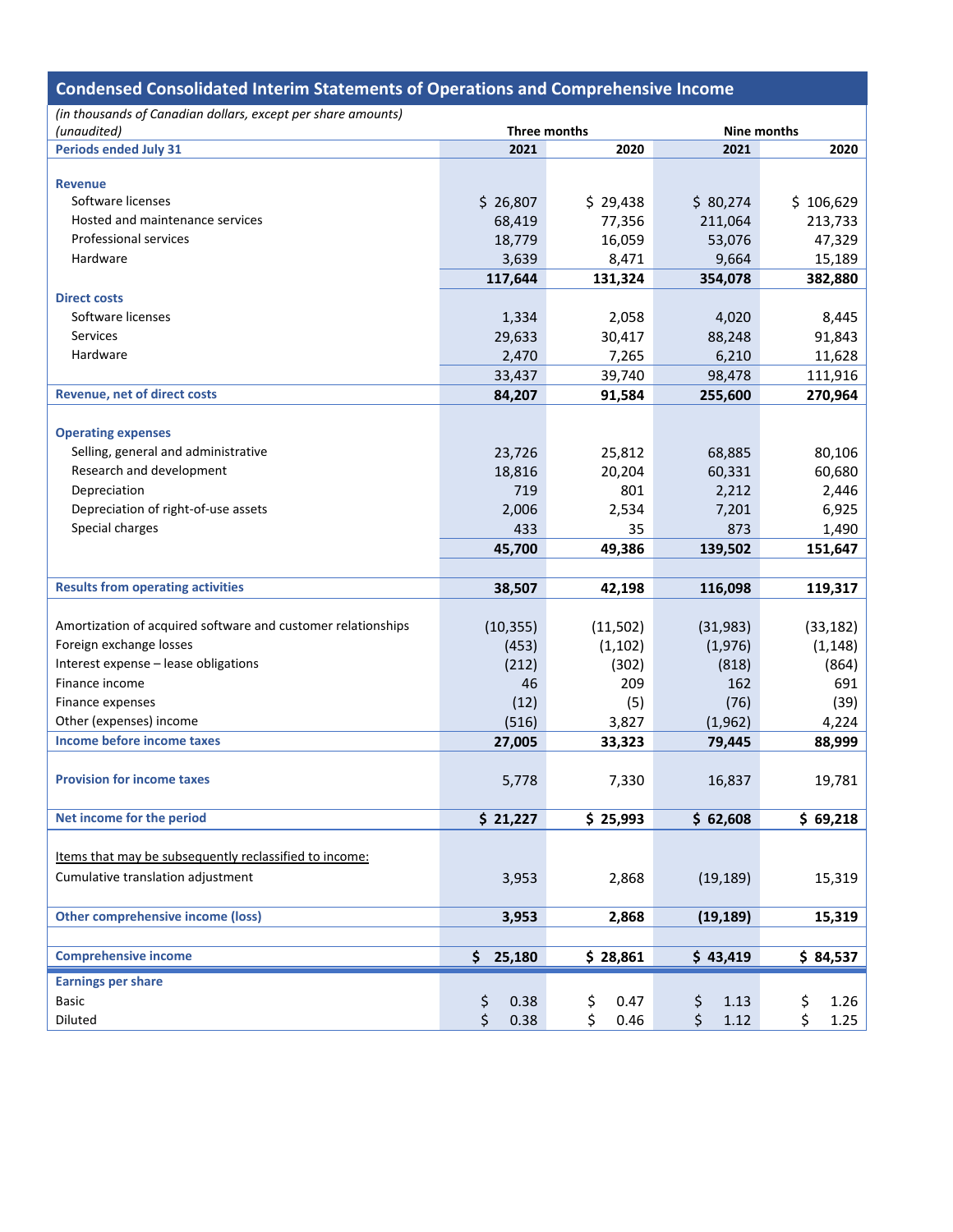## **Condensed Consolidated Interim Statements of Cash Flows**

| (in thousands of Canadian dollars)                           |              |              |             |              |  |  |  |  |
|--------------------------------------------------------------|--------------|--------------|-------------|--------------|--|--|--|--|
| (unaudited)                                                  | Three months |              | Nine months |              |  |  |  |  |
| <b>Periods ended July 31</b>                                 | 2021         | 2020         | 2021        | 2020         |  |  |  |  |
|                                                              |              |              |             |              |  |  |  |  |
| <b>OPERATING ACTIVITIES</b>                                  |              |              |             |              |  |  |  |  |
| Net income for the period                                    | \$21,227     | \$<br>25,993 | \$62,608    | \$<br>69,218 |  |  |  |  |
| Adjustments to reconcile net income to net cash provided by  |              |              |             |              |  |  |  |  |
| operating activities                                         |              |              |             |              |  |  |  |  |
| Depreciation                                                 | 719          | 801          | 2,212       | 2,446        |  |  |  |  |
| Depreciation of right-of-use assets                          | 2,006        | 2,534        | 7,201       | 6,925        |  |  |  |  |
| Interest expense - lease obligations                         | 212          | 302          | 818         | 864          |  |  |  |  |
| Amortization of acquired software and customer relationships | 10,355       | 11,502       | 31,983      | 33,182       |  |  |  |  |
| Stock-based compensation expense                             | 280          | 654          | 1,725       | 2,279        |  |  |  |  |
| Provision for income taxes                                   | 5,778        | 7,330        | 16,837      | 19,781       |  |  |  |  |
| Finance expenses and other expenses (income)                 | 528          | (3,822)      | 2,038       | (4, 185)     |  |  |  |  |
|                                                              | 41,105       | 45,294       | 125,422     | 130,510      |  |  |  |  |
|                                                              |              |              |             |              |  |  |  |  |
| Changes in non-cash operating working capital                | (942)        | 17,614       | (9,857)     | 18,150       |  |  |  |  |
| Income taxes paid                                            | (6,611)      | (7, 218)     | (22, 311)   | (15, 504)    |  |  |  |  |
| Net cash provided by operating activities                    | 33,552       | 55,690       | 93,254      | 133,156      |  |  |  |  |
|                                                              |              |              |             |              |  |  |  |  |
| <b>INVESTING ACTIVITIES</b>                                  |              |              |             |              |  |  |  |  |
| Purchase of property and equipment                           | (505)        | (458)        | (1,849)     | (1,902)      |  |  |  |  |
| Acquisitions, net of cash acquired*                          | (3,837)      | 1,103        | (36, 137)   | (46, 561)    |  |  |  |  |
| Purchase consideration for prior-year acquisitions           | (1,263)      | 3,201        | (158)       | 2,655        |  |  |  |  |
| (Purchase) sale of short-term investments                    | (44)         | 233          | 1,570       | (1, 569)     |  |  |  |  |
| Net cash (used in) provided by investing activities          | (5,649)      | 4,079        | (36, 574)   | (47, 377)    |  |  |  |  |
|                                                              |              |              |             |              |  |  |  |  |
| <b>FINANCING ACTIVITIES</b>                                  |              |              |             |              |  |  |  |  |
| Issuance of share capital                                    | 666          | 7,789        | 4,846       | 13,361       |  |  |  |  |
| Repayment of loans                                           |              |              |             | (62)         |  |  |  |  |
| Repayment of lease obligations                               | (2,398)      | (2,483)      | (7, 319)    | (6,935)      |  |  |  |  |
| Dividends paid                                               | (8, 879)     | (7, 427)     | (106, 853)  | (19, 496)    |  |  |  |  |
| Net cash used in financing activities                        | (10,611)     | (2, 121)     | (109, 326)  | (13, 132)    |  |  |  |  |
|                                                              |              |              |             |              |  |  |  |  |
| Impact of foreign exchange on cash and cash equivalents      | 1,471        | (555)        | (7, 717)    | 2,012        |  |  |  |  |
|                                                              |              |              |             |              |  |  |  |  |
| Increase (decrease) in cash and cash equivalents             | 18,763       | 57,093       | (60, 363)   | 74,659       |  |  |  |  |
| Cash and cash equivalents - beginning of period              | 165,666      | 162,330      | 244,792     | 144,764      |  |  |  |  |
| Cash and cash equivalents - end of period                    | \$184,429    | \$219,423    | \$184,429   | \$219,423    |  |  |  |  |

*\* Acquisitions are net of cash acquired of \$2,150 and \$3,613 for the three and nine months ended July 31, 2021, respectively, and nil and \$6,906 for the three and nine months ended July 31, 2020, respectively.*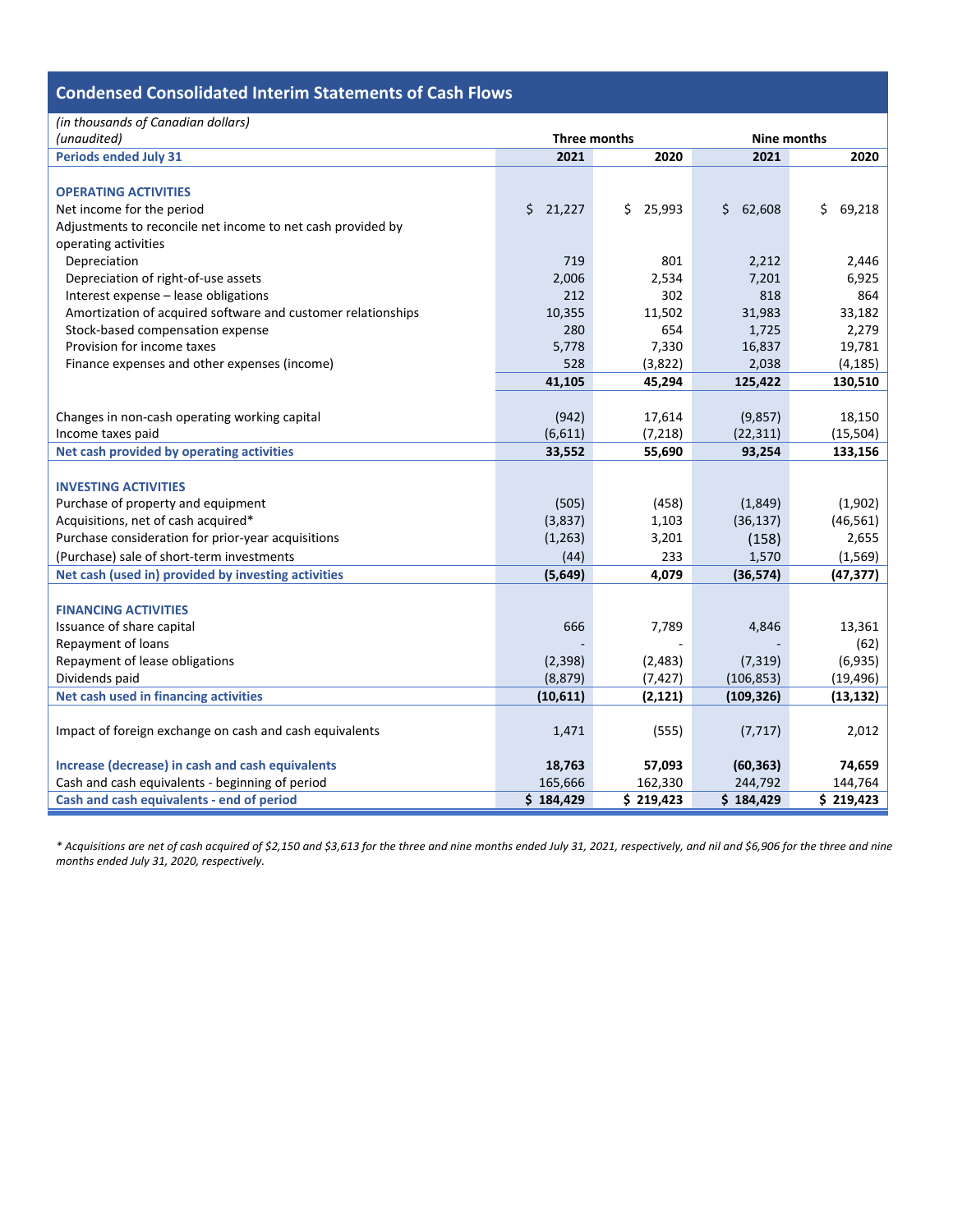# **Enghouse Systems Limited**

### **Segment Reporting Information**

*(in thousands of Canadian dollars)*

| Three months ended July 31, 2021             | <b>IMG</b> | <b>AMG</b> | <b>Total</b> |
|----------------------------------------------|------------|------------|--------------|
| Revenue                                      | 65,556     | 52,088     | 117,644      |
| Direct costs                                 | (17, 273)  | (16, 164)  | (33, 437)    |
| <b>Revenue, net of direct costs</b>          | 48,283     | 35,924     | 84,207       |
| Operating expenses excluding special charges | (21, 822)  | (11,718)   | (33, 540)    |
| Depreciation of property and equipment       | (607)      | (112)      | (719)        |
| Depreciation of right-of-use assets          | (1,203)    | (803)      | (2,006)      |
| <b>Segment profit</b>                        | 24,651     | 23,291     | 47,942       |
| Special charges                              |            |            | (433)        |
| Corporate and shared service expenses        |            |            | (9,002)      |
| <b>Results from operating activities</b>     |            |            | 38,507       |

| Three months ended July 31, 2020             | <b>IMG</b> | <b>AMG</b> | <b>Total</b> |
|----------------------------------------------|------------|------------|--------------|
| Revenue                                      | 75,151     | 56,173     | 131,324      |
| Direct costs                                 | (18, 152)  | (21, 588)  | (39, 740)    |
| <b>Revenue, net of direct costs</b>          | 56,999     | 34,585     | 91,584       |
| Operating expenses excluding special charges | (22, 871)  | (12, 735)  | (35,606)     |
| Depreciation of property and equipment       | (646)      | (155)      | (801)        |
| Depreciation of right-of-use assets          | (1, 447)   | (1,087)    | (2, 534)     |
| Segment profit                               | 32,035     | 20,608     | 52,643       |
| Special charges                              |            |            | (35)         |
| Corporate and shared service expenses        |            |            | (10, 410)    |
| <b>Results from operating activities</b>     |            |            | 42,198       |

| Nine months ended July 31, 2021              | <b>IMG</b> | <b>AMG</b> | <b>Total</b> |
|----------------------------------------------|------------|------------|--------------|
| Revenue                                      | 201,738    | 152,340    | 354,078      |
| Direct costs                                 | (49,660)   | (48, 818)  | (98, 478)    |
| <b>Revenue, net of direct costs</b>          | 152,078    | 103,522    | 255,600      |
| Operating expenses excluding special charges | (68, 559)  | (36,057)   | (104, 616)   |
| Depreciation of property and equipment       | (1,902)    | (310)      | (2,212)      |
| Depreciation of right-of-use assets          | (4,687)    | (2,514)    | (7,201)      |
| <b>Segment profit</b>                        | 76,930     | 64,641     | 141,571      |
| Special charges                              |            |            | (873)        |
| Corporate and shared service expenses        |            |            | (24,600)     |
| <b>Results from operating activities</b>     |            |            | 116,098      |

| Nine months ended July 31, 2020              | <b>IMG</b> | <b>AMG</b> | <b>Total</b> |
|----------------------------------------------|------------|------------|--------------|
| Revenue                                      | 227.949    | 154,931    | 382,880      |
| Direct costs                                 | (54, 240)  | (57, 676)  | (111, 916)   |
| <b>Revenue, net of direct costs</b>          | 173,709    | 97,255     | 270,964      |
| Operating expenses excluding special charges | (69, 722)  | (40, 815)  | (110, 537)   |
| Depreciation of property and equipment       | (1,619)    | (827)      | (2, 446)     |
| Depreciation of right-of-use assets          | (3,891)    | (3,034)    | (6, 925)     |
| <b>Segment profit</b>                        | 98,477     | 52,579     | 151,056      |
| Special charges                              |            |            | (1,490)      |
| Corporate and shared service expenses        |            |            | (30,249)     |
| <b>Results from operating activities</b>     |            |            | 119,317      |